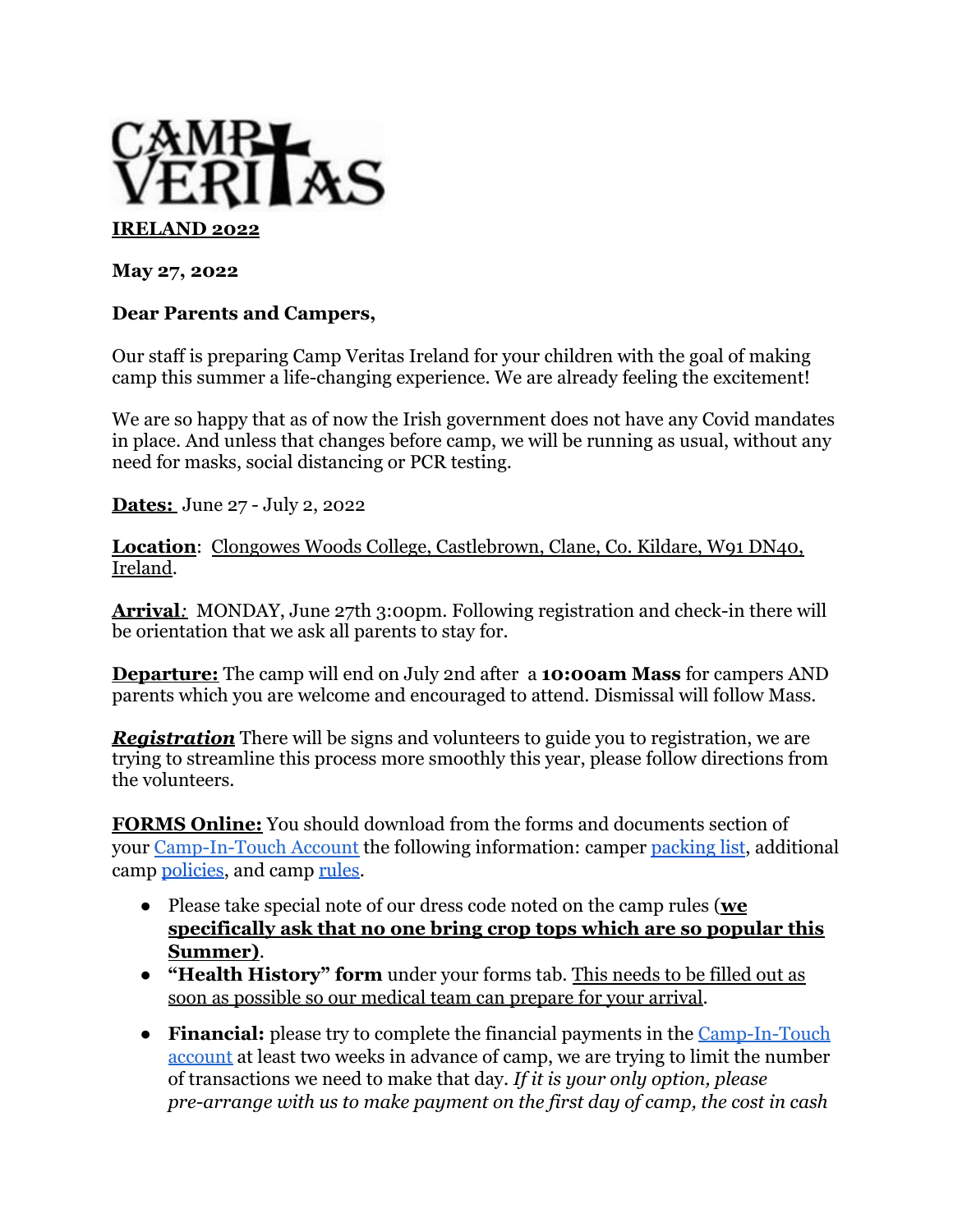*or cheque is \$450 or 400 euros. Cheques must be made out to "Ryan Young" with "Camp Veritas" and the camper name in the memo section.*

*Mass Specifics:* **The camp concludes on Saturday morning, July 2nd, following our "sending forth" Mass which starts at 10:00 a.m**. Parents *are invited and encouraged* to attend this Mass with the campers, volunteers will be there to guide you as you arrive. Due to safe environment regulations, **parents will not be able to go to the rooms of the campers**. Dismissal will be at approximately 11:30 a.m.

*Packing tips:* Please remember that the camp will not be supplying bathroom supplies (except toilet paper). Do not forget to pack a rosary as well if you have one. **Cell phones and all other electronics including iPods, iPhones, iPads, DS's, reading tablets, etc. for campers are PROHIBITED**. Many volunteers will have cell phones and the campers will be able to use them for emergencies. We will discuss this at length during orientation. Linens will be provided by the facility.

*Medications* should be clearly labeled with your child's name and instructions for use in the original container and in a marked Ziploc bag. There will be a nursing table at registration for delivery of these medications (including ANY over-the counter medications such as vitamins) and for clarification of any necessary medical instructions with our registered nursing staff. **The children are not allowed to self-administer medications at any time for any reason, with the exception of asthma inhalers, insulin or Epipens.** If you wish to discuss any specific medical issue with our nursing staff ahead of time, please email our Medical Director, at [mmamma1111@hotmail.com](mailto:mmamma1111@hotmail.com).

*Phone numbers to know:* PLEASE NOTE THAT CELL SERVICE IS LIMITED AT CLONGOWES. The most reliable way to reach us is by email at [enroll2@campveritas.com](mailto:enroll2@campveritas.com). The regular and emergency phone numbers for the Camp itself are found on our website within the "Contact Us" tab, and are also included here. Take note of the specific cell phone rules for campers in the camper rules. Emergent

communication will always be possible through the Camp administration, nursing staff, and volunteers. **To reach our parent liaison during the camp week to check on or relay information to your camper, please call Caroline McCamley (+35 386 357 3502)**

If there is an emergency, to reach a member of the Camp Veritas core staff, the 24-hour emergency phone is +001-845-475-7105. Once again, please note that the cell service is NOT reliable at Clongowes.

If you have additional questions or comments, you can reply to this e-mail or send a message directly to [admin2@campveritas.com](mailto:admin@campveritas.com).

Our volunteer and religious staff at Camp Veritas are excited about providing each camper with an opportunity for a fun-filled, life-changing experience. We look forward